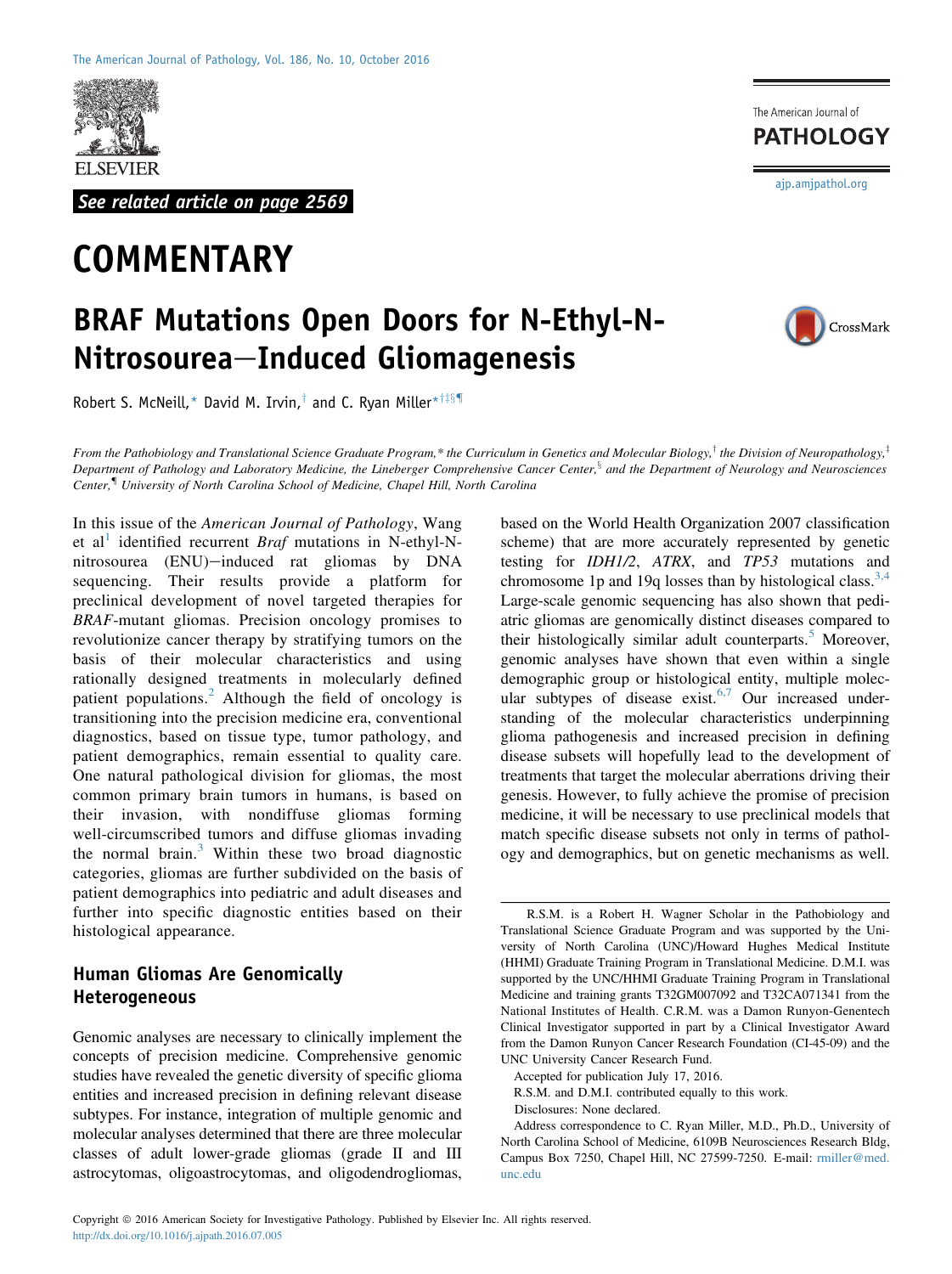## Modeling Gliomas Using ENU

The first animal models of human gliomas were developed by treating either mice or rats with chemical carcinogens.<sup>[8](#page-3-5)</sup> One such carcinogen is ENU, a DNA ethylating agent that induces widespread DNA damage, resulting in singlenucleotide mutations, most commonly T:A to A:T transversions and T:A to C:G transitions. $9$  Rats in particular have been treated with ENU either during embryonic development or postnatally to induce gliomagenesis, and the resulting gliomas were either characterized within the intact brain or harvested to establish adherent cell lines cultured in vitro in serum-containing media.

Serum-cultured cell lines established from either chemically induced rodent gliomas or naturally occurring human tumors (established cell lines) have been the backbone of preclinical glioma research since the late  $1960s$ .<sup>[8](#page-3-5)</sup> These models were widely disseminated and routinely used, but their genetic make-up was largely unknown until the advent of large-scale genomic analyses, such as microarray profiling and next-generation sequencing. These techniques have shown that established cell lines harbor more extensive genomic abnormalities than human gliomas and do not faithfully recapitulate the molecular profiles of patient samples. $10,11$  Reasons for these discrepancies include adaptation to nutrient-rich media and clonal selection.<sup>[8](#page-3-5)</sup> Nevertheless, gliomas that arise spontaneously within an intact rat brain after ENU treatment are not subject to the selection pressures of serum culture. Therefore, these models may more faithfully recapitulate the genomics of acutely isolated patient tumors. Whether mutations in certain genes are highly penetrant or whether multiple mutations converge on specific, common biological pathway(s) in ENU-induced gliomas remained unclear.

## ENU-Induced Rat Gliomas Harbor Mutant Braf

The study by Wang et  $al<sup>1</sup>$  $al<sup>1</sup>$  $al<sup>1</sup>$  determined the mutational profile of ENU-induced rat gliomas.<sup>[1](#page-3-0)</sup> Whole genome sequencing was performed on tumors from three BDIV and two BDIX rats induced with ENU at post-natal day 1. Somatic mutations ranged from 6354 to 13,807 per glioma, with a mean of 10,685, but recurrent copy number alterations were absent in the tumors examined. Consistent with ENU-induced mutagenesis, the most common singlenucleotide mutations were T:A to A:T transversions and T:A to C:G transitions. Between 35 and 93 of these somatic mutations were shown to be functional, causing amino acid changes (92%), introduction of stop codons (6%), or destruction of splice sites (2%). Somatic mutations in Srrm2, Olr158, Il12rb, Map1b, Runx2, Rsrc2, and Tcf21 occurred in two of the five gliomas analyzed. The only mutation unique to all five was an A to T missense mutation corresponding to  $Braf<sup>V545E</sup>$ . Wang et al<sup>[1](#page-3-0)</sup> found that this mutation was analogous to the  $BRAF<sup>V600E</sup>$ 

mutation at both the nucleotide and amino acid levels in humans and mice. To confirm the occurrence of the  $Braf^{V545E}$  in ENU-induced rat gliomas, the authors expanded their cohort to another 33 BDIV and 12 BDIX gliomas. Sanger sequencing determined that all 45 also harbored the  $Braf^{\sqrt{545E}}$  mutation. Moreover,  $Braf^{\sqrt{545E}}$ mutant rat gliomas were immunoreactive to a human BRAF<sup>V600E</sup> antibody. Thus, they found that  $Braf<sup>V545E</sup>$  is a ubiquitous mutation in ENU-induced gliomas in rats.

## Role of BRAF in Tumorigenesis

BRAF encodes a serine/threonine protein kinase that activates the mitogen activated protein kinase effector arm of receptor tyrosine kinase signaling. Activating BRAF mutations, particularly the most common V600E mutation, have been implicated in tumorigenesis in a variety of solid cancers, including melanoma (approximately 70%), papillary thyroid cancer (45%), and colorectal cancers (approximately 10%). This mutation lies within the kinase domain and leads to constitutive activation of the protein and hyperactivation of mitogen activated protein kinase signaling. $12$ 

Genomic analyses have shown that BRAF mutations occur in nondiffuse human gliomas, including pilocytic astrocytomas, gangliogliomas, and pleomorphic xanthoastrocytoma. $^{13}$  $^{13}$  $^{13}$  More important, all three tumor types develop most commonly in children and young adults and may display the cytological features of their diffuse oligodendroglioma counterparts, including perinuclear halos, crisp nuclear membranes, and prominent nucleoli. However, unlike diffuse oligodendrogliomas, each of these tumors are slow growing, benign (World Health Organization grade I, pilocytic astrocytomas and gangliogliomas) to mildly aggressive (World Health Organization grade II, pleomorphic xanthoastrocytoma), and have discrete tumor margins. They are thus generally surgically curable. Nevertheless, when location precludes complete resection, adjuvant therapies are required. Drugs targeting  $BRAF<sup>V600E</sup>$  (BRAFi) have been approved for treatment of metastatic melanoma.<sup>[14](#page-3-10)</sup> However, resistance inevitably occurs through a variety of mechanisms, including reactivation of mitogen activated protein kinase signaling or alternate activation of parallel pathways. Thus, rationally designed combination therapies that target multiple kinases within the same pathway and/or alternate pathways may be necessary to circumvent BRAFi resistance. Moreover, BRAFi have shown mixed results in the treatment of  $BRAF$ -mutant gliomas.<sup>[15](#page-3-11)</sup> Case reports suggest that  $BRAF<sup>V600E</sup>$ -mutant gliomas are sensitive to BRAFi, but this observation has not been confirmed in clinical trials. Developing more accurate preclinical models to determine the underlying biology of BRAF-mutant gliomas is necessary for efficient development of novel treatments.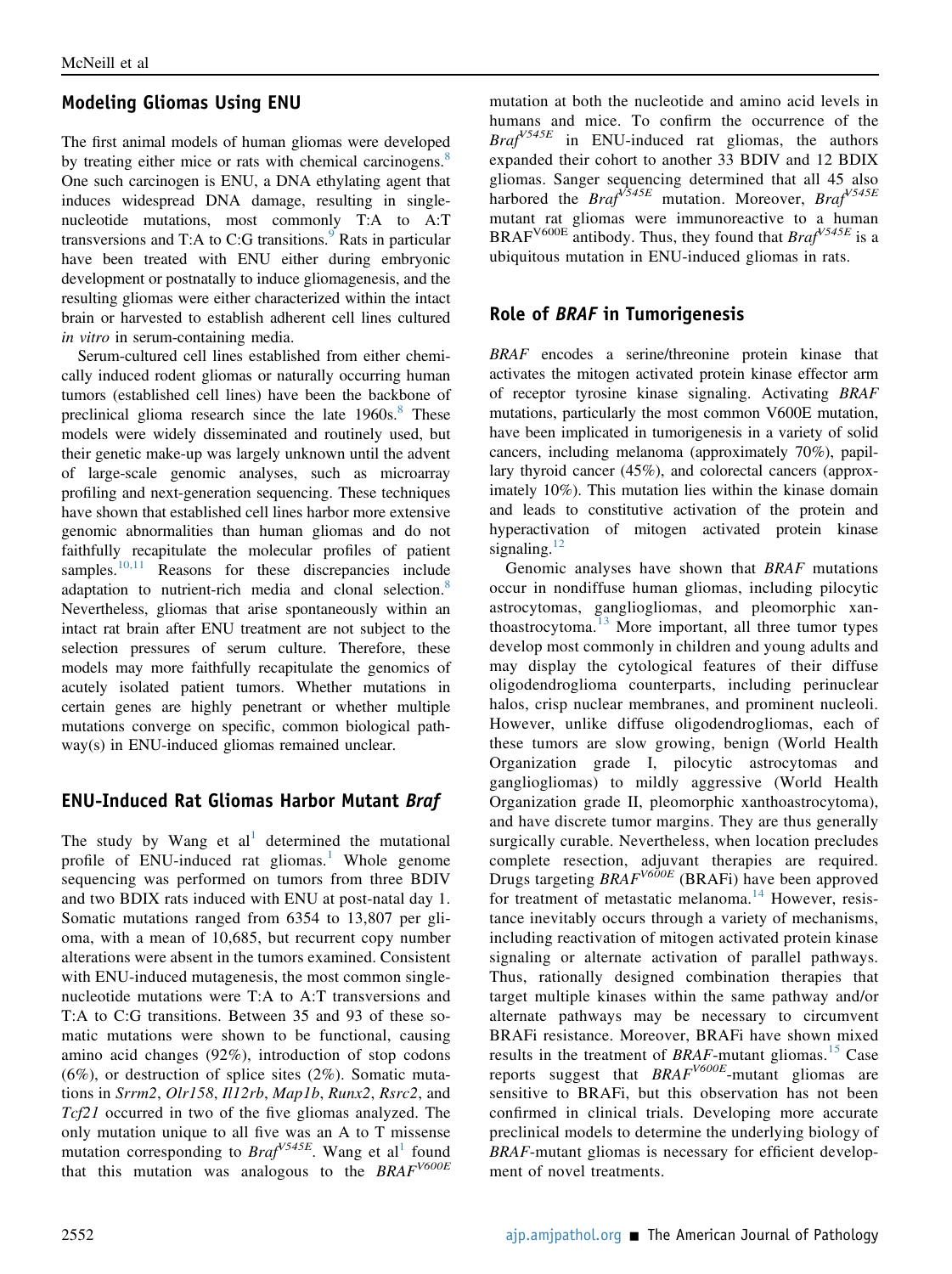Historically, the histological and cytological features of ENU-induced rat gliomas, including the extent of brain invasion, have been variable, with most being diagnosed as oligodendrogliomas, astrocytomas, or mixed gliomas.<sup>[16](#page-3-12)</sup> The ENU-induced rat gliomas from the study by Wang et  $al<sup>1</sup>$  $al<sup>1</sup>$  $al<sup>1</sup>$ showed cytological features similar to low-grade or anaplastic oligodendrogliomas, but lacked diffuse brain invasion.<sup>[1](#page-3-0)</sup> Taken together, the histopathology of these model tumors is consistent with the nondiffuse gliomas, such as pilocytic astrocytomas, gangliogliomas, or pleomorphic xanthoastrocytoma, and their lack of invasion further supports the use of this model for studying these entities. Indeed, a significant strength of this ENU-induced rat glioma model is the developmental timing of tumori-genesis that may mimic pediatric patients.<sup>[1](#page-3-0)</sup> ENU injections were performed in perinatal mice, mirroring the age at which  $BRAF^{V600E}$  gliomas might be initiated in humans. This timing, plus the ubiquitous penetrance of *Braf*  $V^{545E}$ mutations, suggests that this preclinical model may prove beneficial in studying the basic biology of BRAF-mutant pediatric gliomas and developing targeted therapies.

## Using BRAF-Mutant Murine Models to Study Gliomagenesis and Develop Targeted Therapies

The complete penetrance of  $BRAF<sup>V545E</sup>$  mutations in the ENU-induced rat gliomas described by Wang et al<sup>[1](#page-3-0)</sup> suggests that this mutation drives tumorigenesis. However, the study was underpowered to identify other significantly mutated genes that may cooperate with mutant  $BRAF$ .<sup>[1](#page-3-0)</sup> Future studies using whole exome sequencing, sophisticated statistical tools, and increased samples sizes could confirm the frequency of the  $BRAF<sup>V545E</sup>$  mutation and identify potential cooperating mutations, such as CDKN2A (Ink4a-Arf) loss, that frequently co-occur in human gliomas.<sup>[17](#page-3-13)-[19](#page-3-13)</sup>

In this regard, the role of BRAF mutations in gliomagenesis has been explored experimentally. Overexpression of both wild-type  $BRAF$  and  $BRAF^{V600E}$  in immortalized astrocytes induces senescence in vitro.<sup>[20](#page-3-14)</sup> One study using genetically engineered mice found that  $BRAF<sup>V600E</sup>$  alone was not sufficient to induce gliomas, but cooperated with Cdkn2a deletion to do so.<sup>[21](#page-3-15)</sup> Moreover, gliomas from these genetically engineered mice were well demarcated and noninfiltrative. In addition, the BRAF<sup>V600E</sup> kinase domain alone was sufficient to generate pilocytic astrocytoma when expressed in  $situ$ <sup>[22](#page-3-16)</sup> Both of these studies examined the role of BRAF<sup>V600E</sup> in transformation of neonatal mouse neural stem cells. However, the role of  $BRAF<sup>V600E</sup>$  in gliomagenesis could differ on the basis of the cell of origin. The cellular origins of Braf-mutant, ENU-induced rat gliomas described in Wang et al<sup>[1](#page-3-0)</sup> remain unknown. Future studies should focus on elucidating the influence of cellular origin and cooperating mutations in BRAF-driven gliomagenesis.

Genetically faithful, BRAF-mutant preclinical glioma models will aid in the development of novel, targeted

treatments. Preclinical data suggest that BRAF is a viable target in BRAF-mutant gliomas. Indeed, genetic ablation of BRAF with shRNA reduces growth of  $BRAF^{V600E}$ -mutant glioma cell lines.<sup>[23](#page-3-17)</sup> This suggests that BRAF mutations are involved in tumor maintenance as well as initiation. The role of  $BRAF^{V600E}$  in tumor maintenance has also been investigated pharmacologically.  $BRAF^{V600E}$ -mutant, patientderived xenografts and established cell lines are sensitive to the BRAFi PLX4720 in vitro.<sup>[23,24](#page-3-17)</sup> Moreover, intracranial genetically engineered mouse-derived allografts developed using  $Braf<sup>V600E</sup>$  driven, Ink4a-Arf null neural progenitor cells were also sensitive to  $PLX4720$ .<sup>[18](#page-3-18)</sup> These results implicate oncogene addiction to  $BRAF<sup>V600E</sup>$  in gliomas, suggesting that the rat gliomas described by Wang et  $al<sup>1</sup>$ may be addicted to *BRAF* mutations as well.<sup>1</sup>

Despite the promise of single agent-targeted therapies, drug resistance has limited their therapeutic benefits in melanoma patients. Given the resistance patterns seen clinically, it is unlikely that BRAF-targeted therapies will be effective as single agents in gliomas.<sup>[14](#page-3-10)</sup> Therefore, the generation of rationally designed combination treatments is paramount. To this end, the use of genetically accurate preclinical model systems is necessary. Indeed, the BRAFi, PLX4720, has been tested in vivo in combination with radiation in  $BRAF^{V600E}$  mutant patient-derived xenografts and in combination with the cyclin-dependent kinase 4/6 inhibitor PD0332991 in  $BRAF^{V600E}$  mutant, Ink4a/Arf deleted genetically engineered mouse-derived allo-grafts.<sup>[18,24](#page-3-18)</sup> These preclinical studies showed that combination treatment improved survival compared to untreated and PLX4720-treated mice. Nevertheless, all mice eventually succumbed to disease. Thus, more preclinical studies using experimentally tractable models are required to identify effective, rationally designed combination therapies. Should ENU-induced gliomas prove to have the same cooperating mutations as BRAF-mutant human gliomas, use of tumor cells harvested from this model for orthotopic implantation in a manner similar to genetically engineered mouse—derived allografts may prove useful.<sup>[1](#page-3-0)</sup> Adapting the ENU model to culture and allografts will enable control of critical variables for preclinical drug studies, such as tumor latency and penetrance.<sup>[8](#page-3-5)</sup> Moreover, leveraging a panel of  $Braf<sup>V545E</sup>$ -mutant, ENU-induced rat gliomas harboring a variety of cooperating mutations will be useful in further elucidating BRAFi resistance mechanisms in gliomas, determining how co-occurring mutations influence resistance, and evaluating novel combination therapies both in vitro and in vivo.

#### Conclusions

With the genomics revolution, development of models that faithfully recapitulate specific tumor subtypes have become increasingly important. The work of Wang et  $al<sup>1</sup>$  $al<sup>1</sup>$  $al<sup>1</sup>$  thus opens the door to ENU-induced rat gliomas, firmly placing them